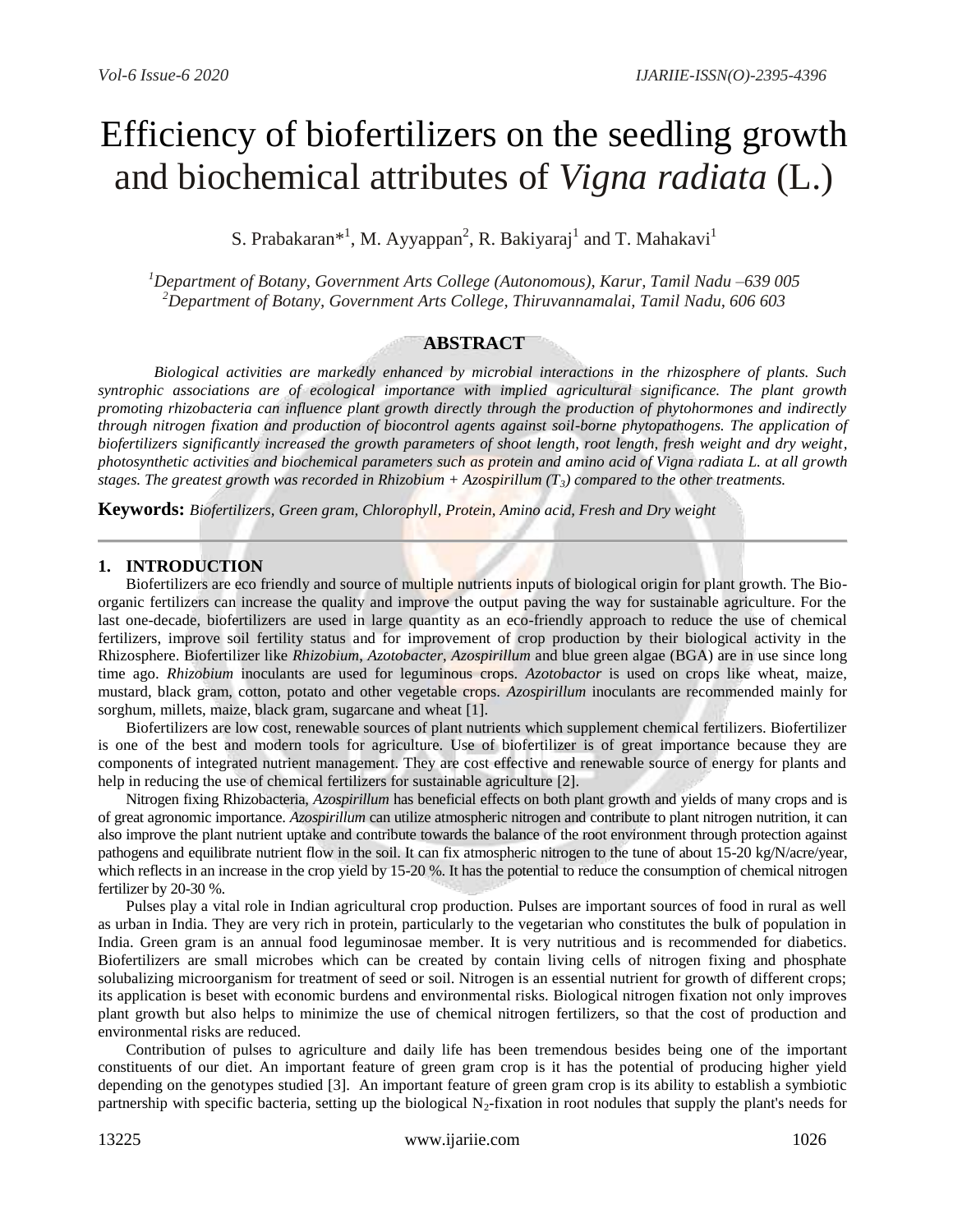Nitrogen [4]. Green gram is one of the important food legumes and most valuable commercial spice crops grown for its fruits in India. It is very meager with other pulses and hence, the present investigation is aimed to increase the yield and quality attributes in green gram with the use of organic biofertilizers.

## **2. MATERIALS AND METHOD**

The seeds of green gram (*Vigna radiata*) and biofertilizers (*Rhizobium* and *Azospirillum*) were obtained from Agricultural farm located in Karur, Tamil Nadu.

### **2.1 Experiments Design**

Pot culture experiments were conducted with green gram to known the effect of biofertilizers (*Rhizobium*, *Azospirillum* and *Rhizobium* + *Azospirillum*) on growth and biochemical performance period of 30 days. Five plant samples were randomly collected at regular intervals (seedling and flowering) and they were used for observations of morphological parameters like root length, shoot length, fresh weight and dry weight of root and shoot.

#### **2.2 Biochemical analyses**

The photosynthetic pigments like chlorophyll 'a' and 'b' estimated by [5] biochemical contents such as estimation of protein by [6] and estimation of amino acids [7] were valued in the  $15<sup>th</sup>$  and  $30<sup>th</sup>$  days old seedlings grown in the pot culture conditions.

### **3. RESULT AND DISCUSSION**

The results Fig-1 revealed that shoot length was significantly increased by applied different bioinoculant on 15th and 30th day observation of *Vigna radiata*. *Rhizobium + Azospirillum* inoculation significantly increased shoot length were recorded respectively more over uninoculated control. The results are in conformity with findings of [8] in *Zea mays*, [9] in sweet corn and [10] in tomato plants. They found that dry matter production increased about 50%.



**Fig-1** Effect of Biofertilizers on shoot length of *Vigna radiata* L. at various intervals

The obtained results revealed that root length of *Vigna radiata* was significantly increased by applied different bioinoculant on 15<sup>th</sup> and 30<sup>th</sup> day observation in Fig-2. *Rhizobium* + Azospirillum inoculation more significantly increased root length 6.18 and 9.11 cm/plant were recorded respectively over uninoculated control 4.13 and 7.43 cm/plant. These results accordance with [11] found out the effect of biofertilizer application methods and inorganic fertilizers on the growth, seed application with three biofertilizers, *Azospirillum, Azotobacter* and Fig-1 Eff<br>
Fig-1 Eff<br>
Fig-1 Eff<br>
The obtained results re<br>
different bioinoculant on  $15^{\text{th}}$  as<br>
significantly increased root lengt<br>
and 7.43 cm/plant. These results<br>
inorganic fertilizers on the group<br>
Phosphorus solub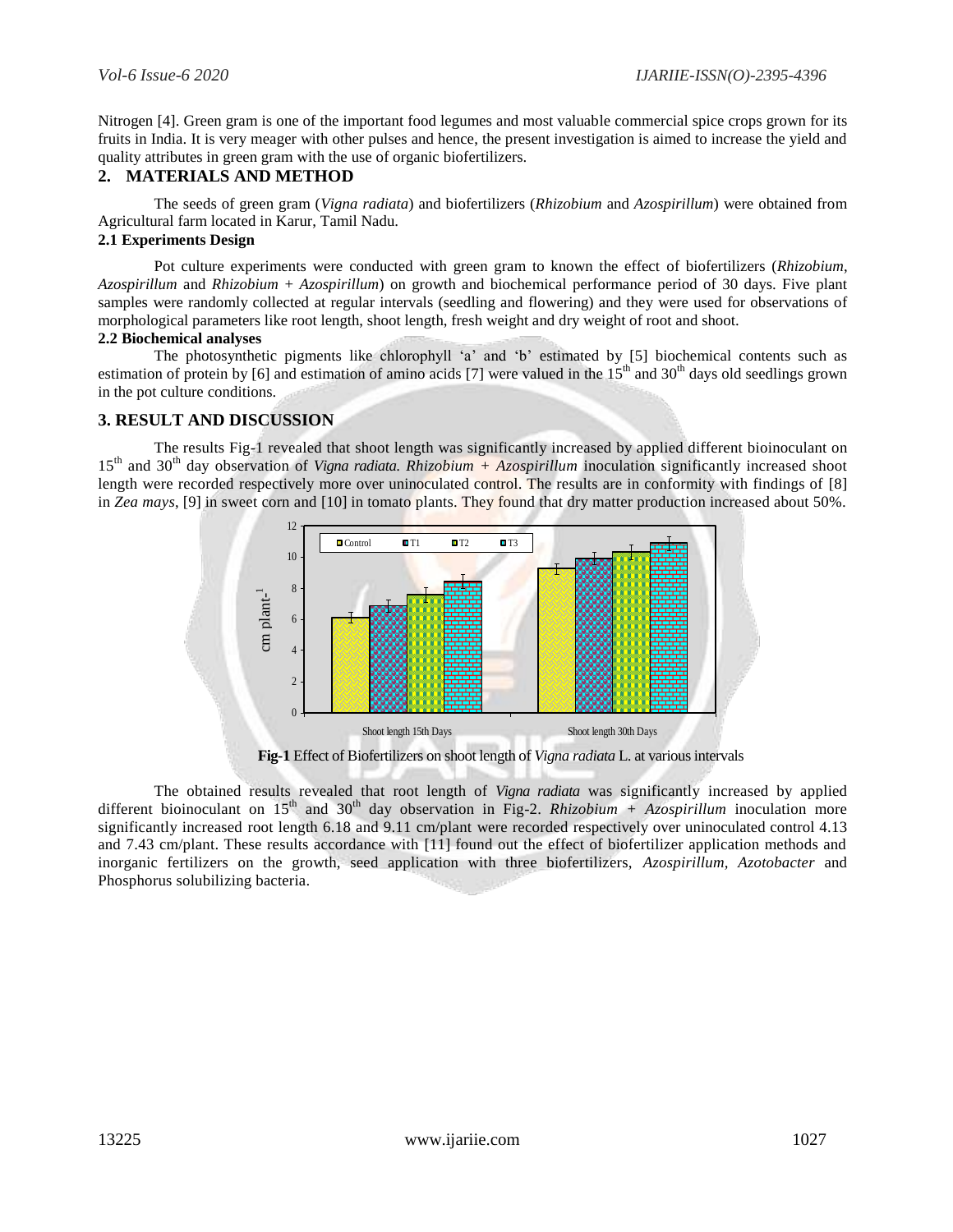

**Fig-2** Effect of Biofertilizers on root length of *Vigna radiata* L. at various intervals

Fig 3 showed that fresh weight was significantly increased by applied different bioinoculant on 15<sup>th</sup> and 30<sup>th</sup> day observation of *Vigna radiata*. *Rhizobium + Azospirillum* inoculation more significantly increased fresh weight 4.68 and 6.23 mg/g were recorded respectively over uninoculated control 2.51 and 3.68 mg/g, whereas the minimum shoot length was observed in individual inoculation of *Rhizobium* of 3.08 and 4.22 mg/g and *Azospirillum* was 3.91 and 4.50 mg/g. These results accordance with [12] has indicated that the use of biofertilizer combined with chemical fertilizers has increased the shoot fresh weight and shoot dry weight of *Asparagus*.



**Fig-3** Effect of Biofertilizers on fresh weight of *Vigna radiata* L. at various intervals

Further analysis of Fig-4 revealed that dry weight was significantly increased by applied different bioinoculant on 15<sup>th</sup> and 30<sup>th</sup> day observation of *Vigna radiata. Rhizobium* + Azospirillum inoculation more significantly increased dry weight were recorded respectively over uninoculated control, even though the minimum dry weight was observed in individual inoculation of *Rhizobium* and *Azospirillum*. These results can be supported by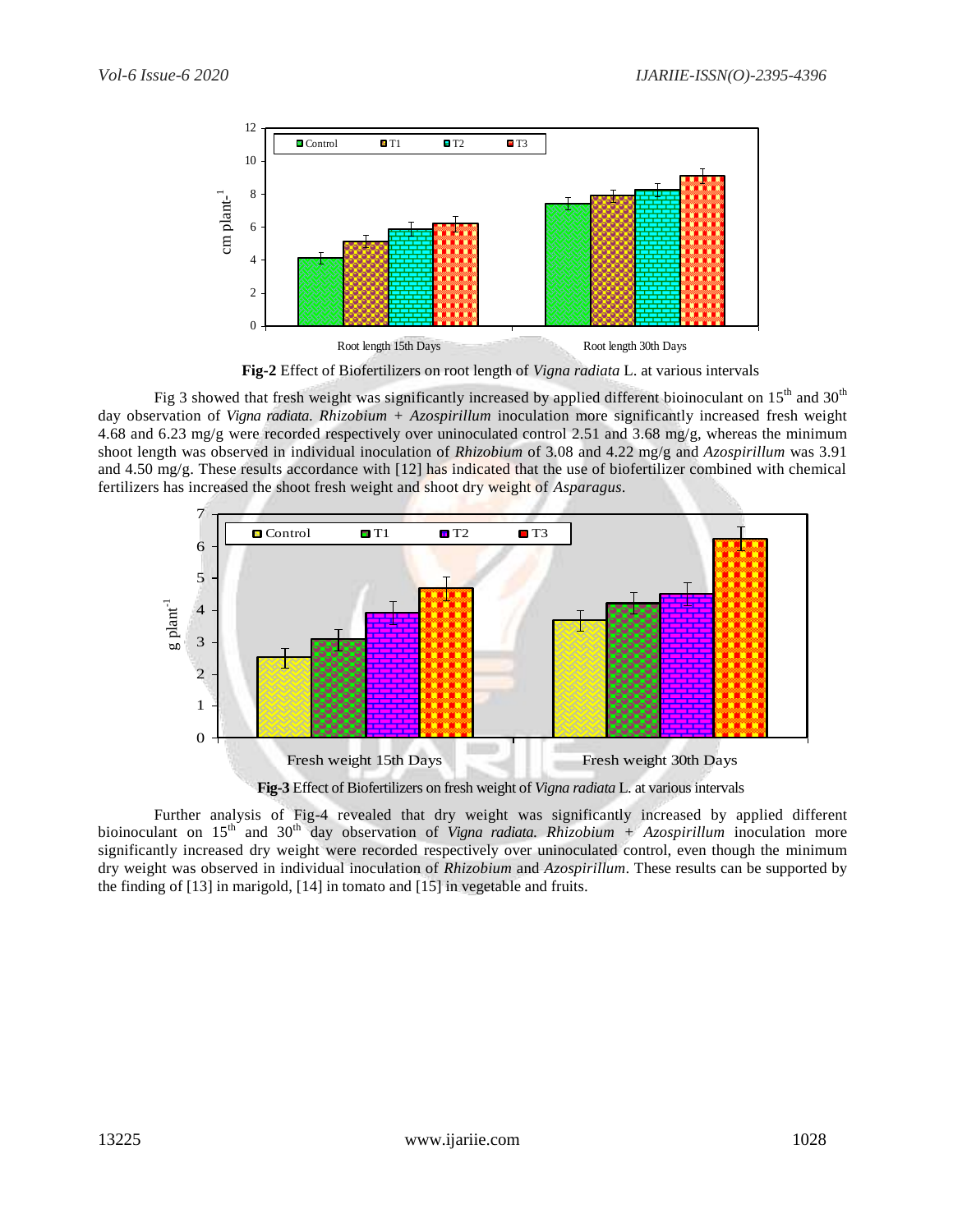

**Fig-4** Effect of Biofertilizers on dry weight of *Vigna radiata* L. at various intervals

Fig 5 reported that the chlorophyll 'a' was significantly increased by applied different bioinoculant on 15<sup>th</sup> and 30th day observation of *Vigna radiata*. *Rhizobium + Azospirillum* inoculation more significantly increased chlorophyll 'a' 0.511 and 0.562 mg/g were recorded respectively over uninoculated control 0.384 and 0.309 mg/g, although the minimum chlorophyll 'a' was observed in individual inoculation of *Rhizobium* of 0.391 and 0.430 mg/g and *Azospirillum* was 0.422 and 0.488 mg/g. This result accordance with [16] the chlorophyll 'a' was found to be higher in T1 (0.166  $\pm$  0.034 mg/g) on 30<sup>th</sup> day, T1 on 45<sup>th</sup> day (0.242  $\pm$  0.076 mg/g) and T2 (0.386  $\pm$  0.049) on the 60th day. This shows that *Azosprillum* increases the chlorophyll pigments initially, but at later stage of growth, presence of VAM increases the chlorophyll 'a' pigment.





The obtained results Fig-6 revealed that chlorophyll 'b' was significantly increased by applied different bioinoculant on 15<sup>th</sup> and 30<sup>th</sup> day observation of *Vigna radiata*. *Rhizobium* + Azospirillum inoculation more significantly increased chlorophyll 'b' was recorded respectively over uninoculated control. The minimum chlorophyll 'b' was observed in individual inoculation of *Rhizobium* and *Azospirillum*. Similar result was also reported by [16] the chlorophyll 'b' content was found to be higher in T2 (0.131 $\pm$  0.020 mg/g) on 30<sup>th</sup> day, T1  $(0.429 \pm 0.051$  mg/g) on  $45^{th}$  day and T4  $(0.498 \pm 0.204$  mg/g) on the 60<sup>th</sup> day. This result shows that the chlorophyll 'b' pigment gradually increases when there is combination of bio-fertilizers and on the  $60<sup>th</sup>$  day higher chlorophyll 'b' content.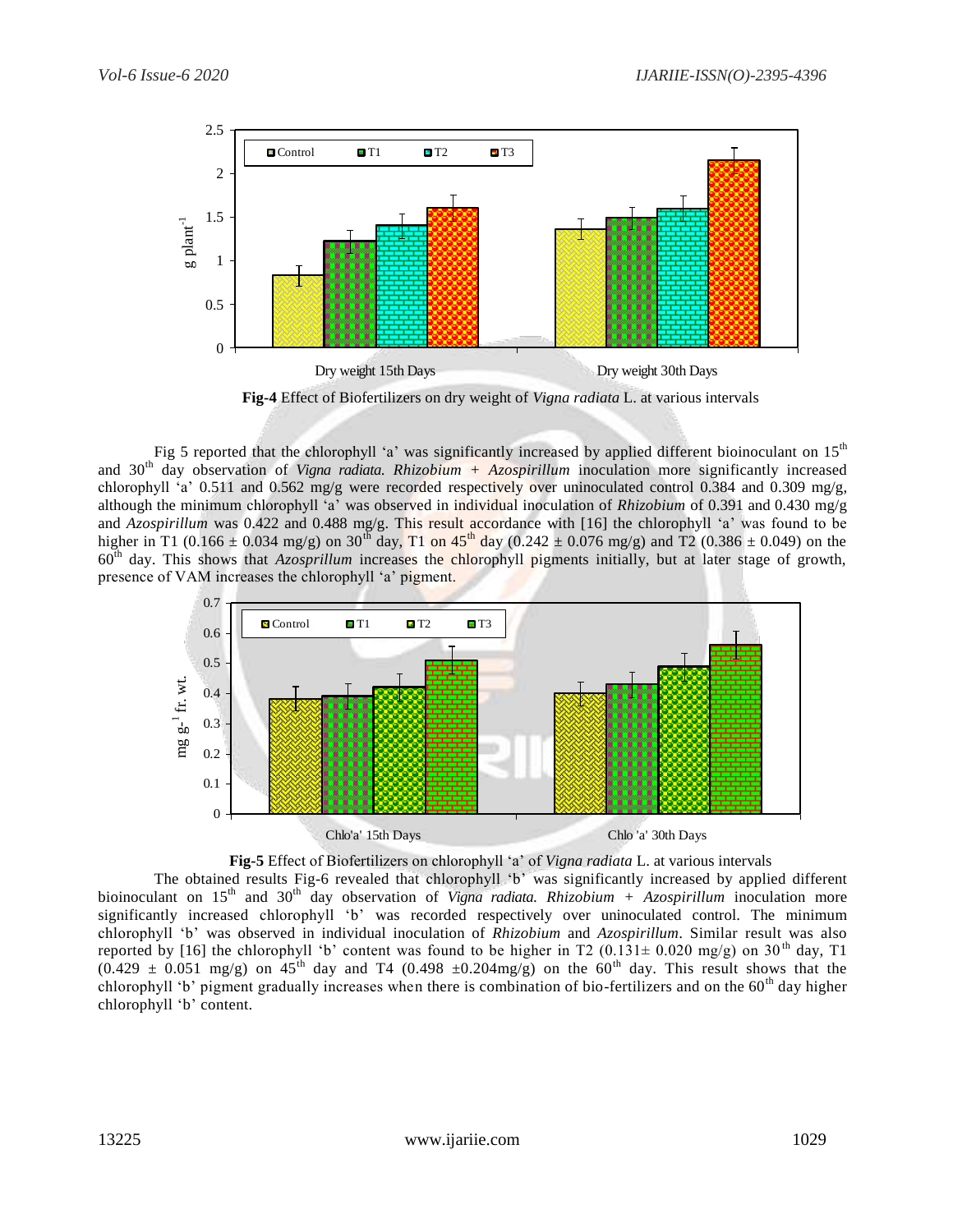

**Fig-6** Effect of Biofertilizers on chlorophyll 'b' of *Vigna radiata* L. at various intervals

Fig 7 revealed that biochemical content like protein was significantly increased by applied different bioinoculant on 15<sup>th</sup> and 30<sup>th</sup> day observation of *Vigna radiata*. *Rhizobium* + Azospirillum inoculation more significantly increased protein 0.511 and 0.562 mg/g were recorded respectively over uninoculated control 44.51 and 53.76 mg/g. The minimum protein was observed in individual inoculation of *Rhizobium* of 67.39 and 86.72 mg/g and *Azospirillum* was 55.09 and 77.51 mg/g. Similar result was reported by [5] significant increase in protein content (22.01mg/gm fresh weight) of the leaves was obtained by the treatment T4 over control which was only 17.00 mg/gm fresh weight.





The data in Fig 8 reported that the biochemical content like amino acid was gradually increased by applied different bioinoculant on 15th and 30th day observation of *Vigna radiata*. *Rhizobium + Azospirillum* inoculation more significantly increased amino acid 3.113 and 3.646 mg/g were recorded respectively over uninoculated control 2.440 and 2.641 mg/g, even though the minimum amino acid was observed in individual inoculation of *Rhizobium* of 2.614 and 2.936 mg/g and *Azospirillum* was 2.764 and 3.196 mg/g. Similar results as observed by [17] the seeds treated with biofertilizer and chemical fertilizer showed a significant increase in the growth and biochemical such amino acid, protein and chlorophyll content as of plant *Vigna radiata.* This result concluded that plants treated with biofertilizers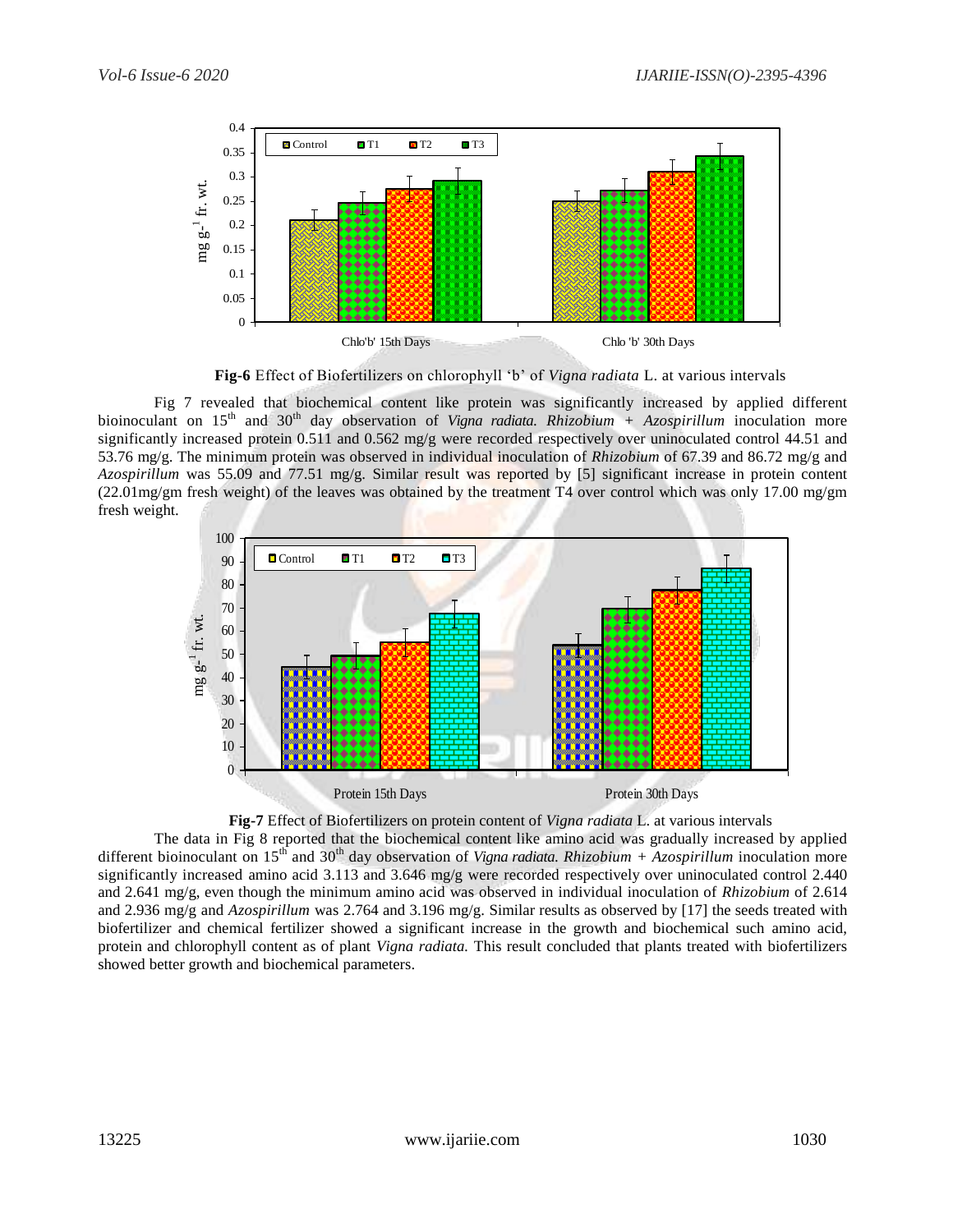

**Fig-8** Effect of Biofertilizers on amino acid of *Vigna radiata* L. at various intervals

### **4. CONCLUSION**

Biofertilizers play an important role in improving nutrient supplies and their easy availability to crop. They are eco-friendly and low cost agricultural inputs. The biofertilizers containing a specific microorganisms in concentrated from which is derived either from the plant roots or from the root zone. Leguminous plants involve symbiotic associations with *Rhizobium* bacterium in order to fix  $N_2$ . The green manures obtained from plant debris are having considerable amounts of  $N_2$  in the soil when compared to the green manures from non-leguminous plants. The application of biofertilizers not only promoted growth but also decreased plant damages by insect pests.

# **5. REFERENCES**

- [1]. Fernandes, J.G and Bhalerao, S.A. (2015). Effect of biofertilizer on the growth and biochemical parameters of Mungbean *Vigna radiata* (L),Wilczek), *Int. J. Adv. Res. Biol.Sci.* 2(4): 127–130.
- [2]. Ramesh, R. R and K. Pooja (2013). Biofertilizers and their role in Agriculture, Popular Kheti, 1(1):56-61.
- [3]. Ullah, H, Khalil, IH, Iltafullah, I, Rahman, H.U, Amin, I (2011).Genotype and environment interaction heritability and selection response for yield and yield contributing traits in *mung bean*. *Afr. J. Biotechnol*., 10(4):475-483.
- [4]. Mandal, S, Mandal, M and Das, A (2009). Stimulation of indole-acetic acid production in a Rhizobium isolate of *Vigna mungo* by root nodule phenolic acids. *Arch. Microbiol*., 191: 389-393.
- [5]. Arnon, D.I (1949). Copper enzymes in isolated chloroplasts photo-phenoloxidase in *Beta vulgaris*, Plant Physiol., 24: 1-5.
- [6]. Lowry, O.H., N.J. Rosebrough, A.L. Farr and R.J. Randall, (1951). Protein measurement with folin phenol reagent. *J. Biol. Chem*., 193: 265-275.
- [7]. Moore, S and W.H. Stein (1948). Photometric method for use in the chromatography of amino acids, J. Biol., 176: 367-388.
- [8]. Biraris, D.R and E.P. Lal (2018). Integration of biofertilizers with in-organic fertilizers and zinc for growth, yeild and biochemical parameters of sweet corn. *Inter. J. of Chem. Studies*, 6 (5): 705-709.
- [9]. Rasool S, Kanth RH, Hamid S, Raja W, Alie BA, Dar ZA. Influence of integrated nutrient management on growth and yield of sweet corn (*Zea mays* L. Saccharata) under temperate conditions of kashmir valley. *Ame. J. of Exp Agri*., 2015; 7(5):315-325.
- [10]. Reddy, S. A.K Singh, H. Masih, J. C Benjamin, S. Kumar Ojha, P. W Ramteke and A. Singla (2018). Effect of Azotobacter sp and Azospirillum sp on vegetative growth of Tomato (*Lycopersicon esculentum*), *J. Pharma and Phytochemistry*., 7 (4): 2130-2137.
- [11]. Sharma, I. Samnotra and R.K, Kumar (2014). Influence of biofertilizer application methods and inorganic fertilizers on growth, seed yield and economics cost of okra (*Abelmoschus esculents* (L.) under sub-tropical